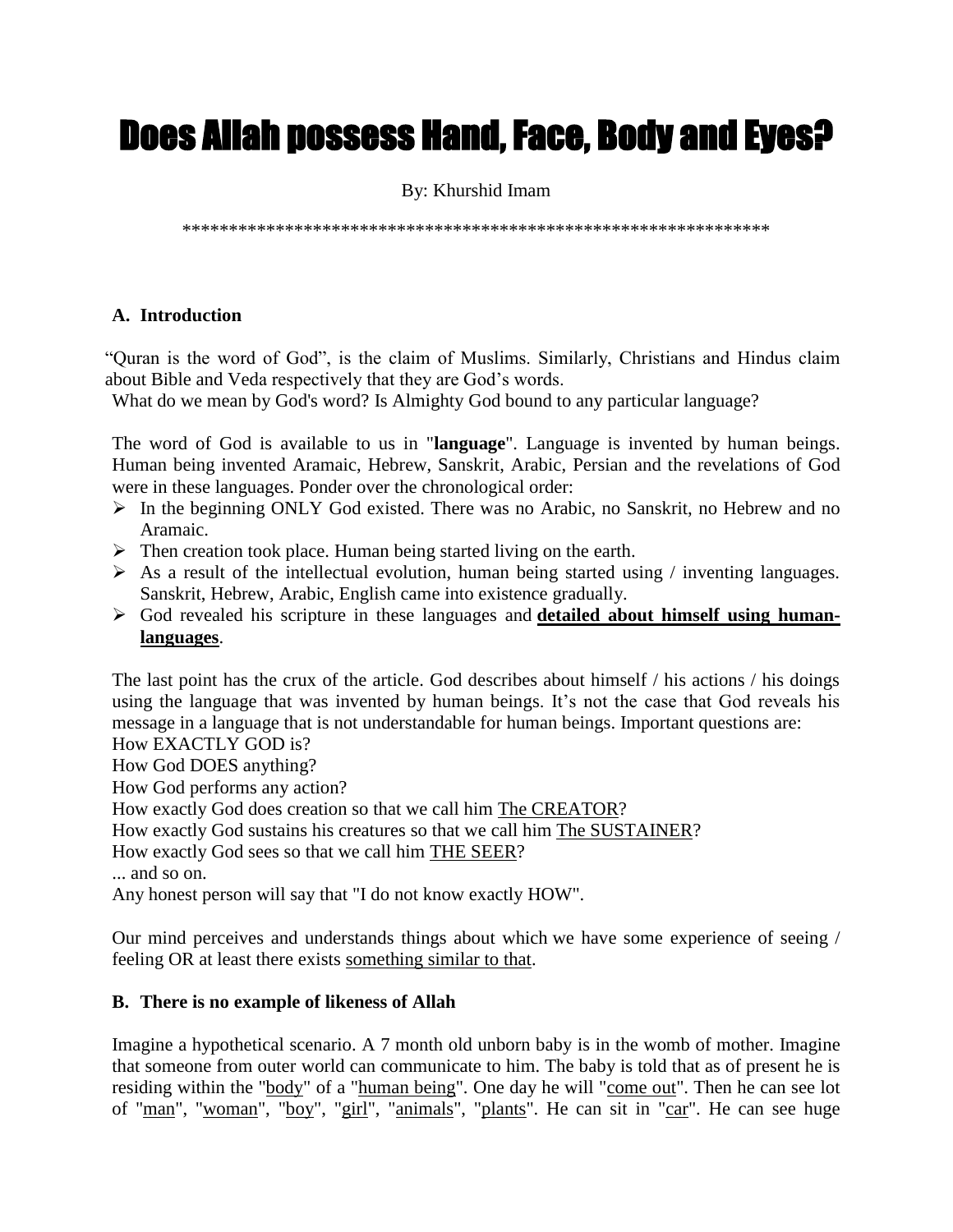"mountain", he can go to "lake" which is full of water. He can see "computers", "robots", "washing machine that washes clothes", "TV that shows videos"........

Do you think that above words will make any sense to the unborn baby? Can he comprehend any of these things? NO! All these are beyond his perception, beyond his small "world", beyond his imagination. You can only make a little effort in indicating nature of these things to the baby. You will use things that are within his domain to tell about out-of-womb things.

Similarly, everything that is beyond our material / physical world viz: God, paradise-hell, life of grave etc. will be understood better when we cease to exist in this physical world, when we leave this material body. Until then we can hardly comprehend exact nature of these things.

Now the question is how God makes us understand these things? How God tells about Himself? Answer is by **using the language human beings understand.**

That is why the Quran describes beautifully about God in simple words: ِل ِه َش ْي ء َس َكِمث ْي َل..." *There is no example of his likeness*…". Quran 42:11 ة<br>مسا Not only "there exists nothing that can be compared to God", but also "there exists nothing that can be compared with any likeness of Allah". There is double layer of abstraction for Allah.

*Say: He is Allah (Almighty God), the One and Only; Allah, the Eternal, Absolute; He begets not, nor is He begotten; And there is none like unto Him. Quran;* Quran 112:1-4

# **C. Characteristics of a language / literature: Metaphor**

Metaphor, simile, imagery, personification etc are some of important characteristics of language. They are used to add beauty to a literature. They convey far more meaning in effective ways in lesser words. One can quote hundreds of such statements in his native language.

Some popular English metaphors:

- 1. She was *frozen with fear*.
- 2. Can you *throw some light* on this topic?
- 3. He is a *book worm*.
- 4. He had *heart of lion*.
- 5. *Hands of law* are very long.
- 6. Things are *going out of hand.*
- 7. Life is not *bed of roses*.
- 8. Her *heart sinks* whenever she sees photograph of her dead son.

Taking literal meaning of metaphor would be a disaster. People will consider me **mad** if I think that:

She was frozen with fear **means** 'she became ice and heat was required to melt her'.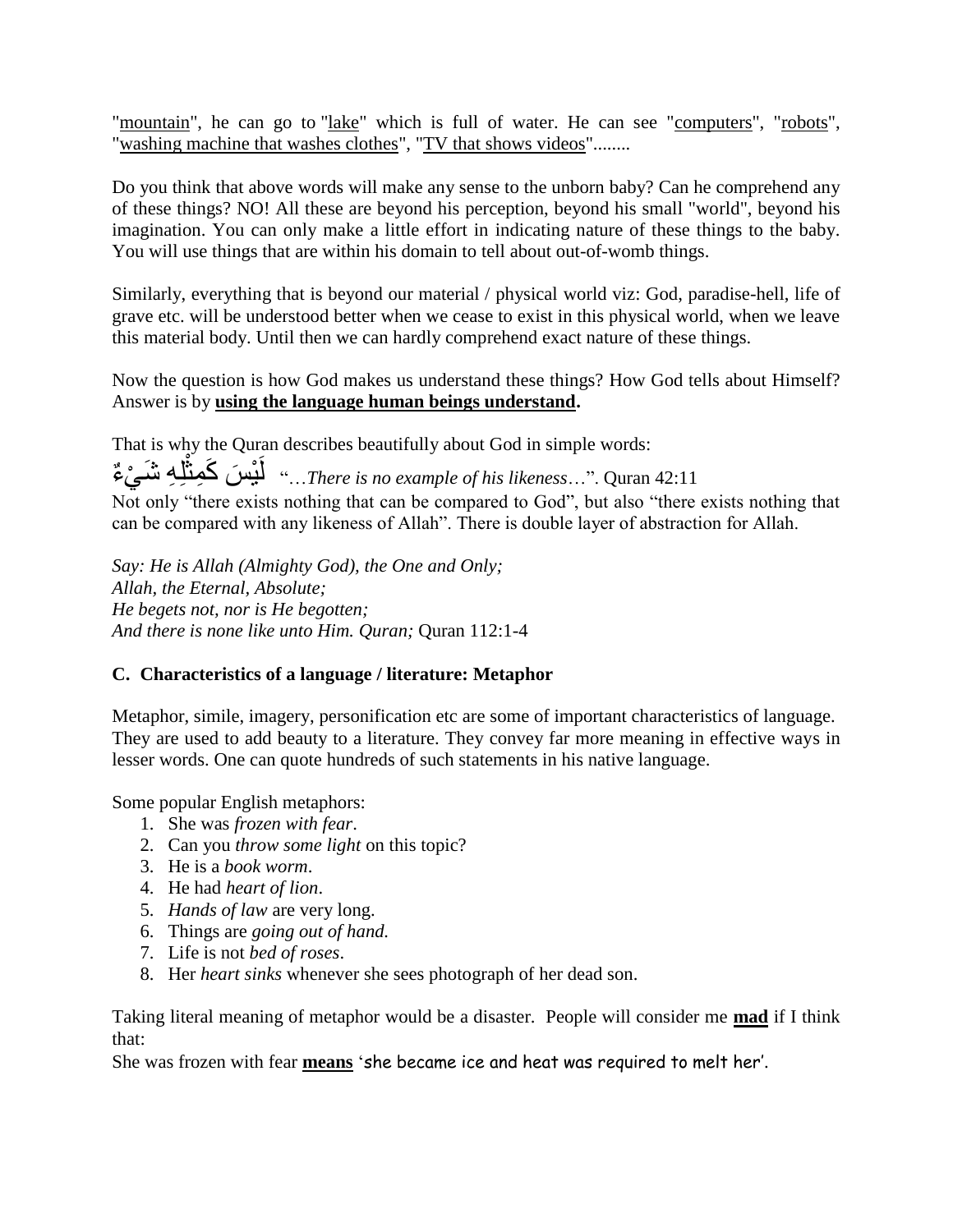Can you throw some light on this topic **means** 'you need to somehow get light, hold and then throw'.

He is a book worm **means** 'he is not human being but a species of worm'.

He had heart of lion **means** 'he had undergone heart transplantation; a lion's heart was put in his body'.

Hands of law are very long **means** 'law is something like human being or animal or a machine whose hands are very long'.

Hand of local politician is over them **means** 'politician hand is cut from his body and put over head of these hooligans'.

Life is not bed of roses **means** 'life is not a bed which is made up of roses, may be it's made up of wood, nails and steel.

The popular phrase "son of God" has been used as metaphor in Bible numerous times. KJV bible uses 46 times "son of God". When people took its literal meaning then religion of Jesus ended and Christianity started.

# **D. Some metaphors in Quran**

َ تَبَّتْ يَدَا أَبِي لَهَبٍ وَتَبَّ َ

1. "*Perish the hands of the Father of Flame! Perish he!*" 111:1

Let us look at above ayah. Talking about *Abu-Lahab* Quran says that his hands were destroyed and he too was ruined. We know from the history that in actual sense his hands were not destroyed.

Hand is a symbol of skill, capability, earning, and achievement. *Abu-lahab* rejected teachings of Islam in spite of all clear signs but none of his worldly gains were of any use for him. Next ayah further clarifies – "No profit to him from all his wealth, and all his gains!"

So, '*perishing of hand*' is a metaphor that indicates uselessness / waste of skills and gains.

# اللَّهُ نُورُ السَّمَاوَاتِ وَالْأَرْضِ

2. *"God is the light of the heavens and the earth. The likeness of divine light is as of a niche with a lamp inside; …and God gives people examples*…." 24:35

Another beautiful ayah [24:35] of Quran describes Allah as the light of heavens and the earth. What type of light? Light coming from sun, fire or any source? NO!

Allah is the ultimate light of guidance, the ultimate truth. Word "light" is used as metaphor to indicate the source of all truth and guidance. This ayah mentions that this "light" is used as "example / parable / metaphor" when it says –"*The example of his light is*….…..*And Allah presents examples / parables for the people***..**"

With above two examples it's clear that Quran uses metaphors and there is no likeness of Almighty God.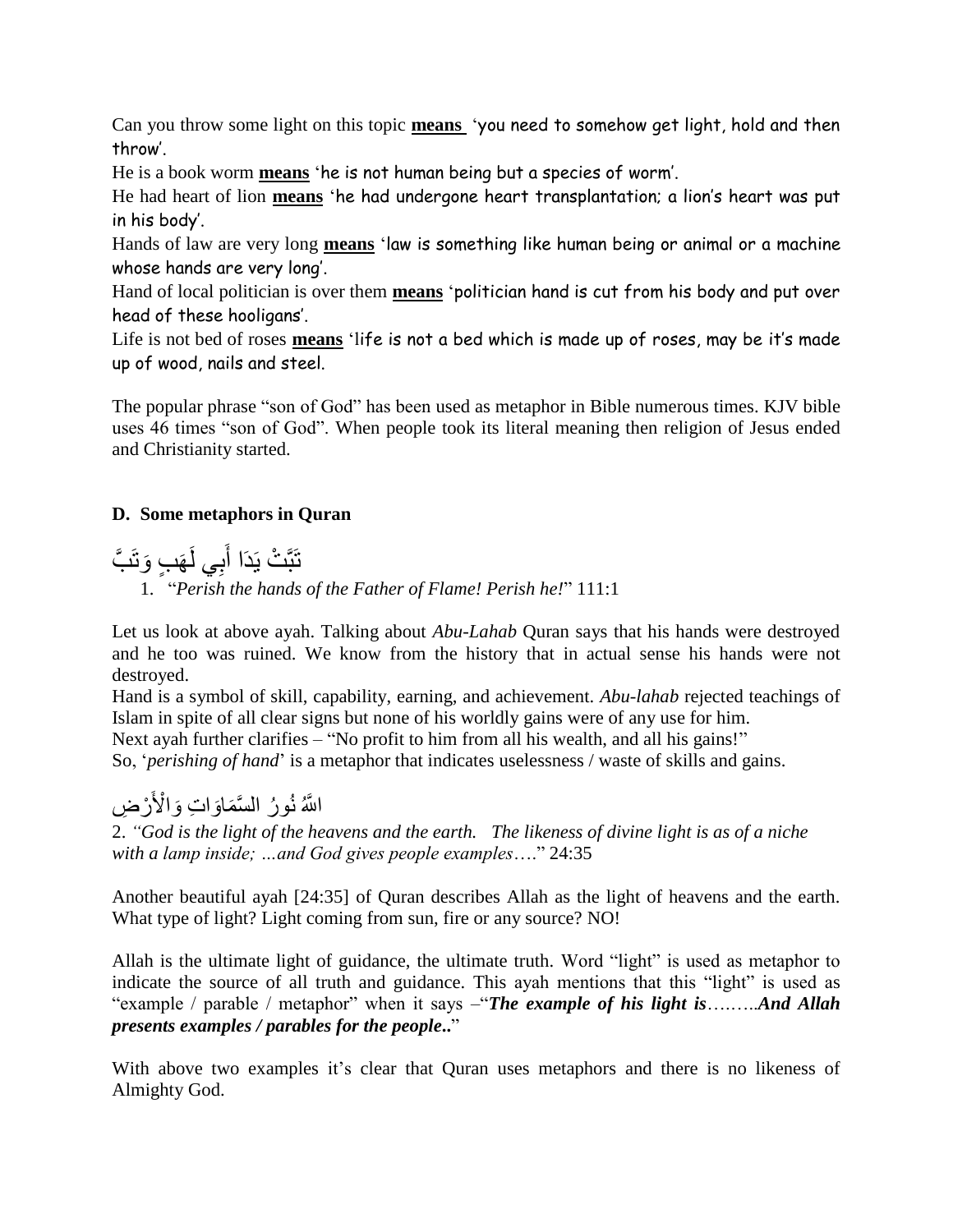#### **E. Allegation: The Quran Gives Allah A Face.**

"*Everyone upon it will disappear while your Lord's face will remain full of majesty and splendor*." S. 55:26-27 (T. B. Irving - The First American Version of the Quran).

**Response:** "Only face of your lord will remain", if we take this statement LITERALLY and not metaphorically and we assume that God has a body; then one has to agree that hand, leg etc of God will be destroyed. Do you really think so?

This ayah is talking about the time when everything will perish except almighty God. Allah is *Al-Hayy* and *Al-Qayyum*. He is ever living. So, the Quran uses the metaphor that only face of your Lord will remain. Everything will perish except the existence of God. Face is used as metaphor to point **existence of that personality**.

#### **F. Allegation: The Quran Gives Allah A Hand.**

*"The ones who swear allegiance to you merely swear allegiance to God. God's hand rests above their hands..." S. 48:10*

**Response:** To have a 'hand of someone over', is a very popular metaphor. Where is the need of taking it literally? "Those hooligans don't fear the law because the **hand of local politician** is over them"; which sane person will think that the hand of local politician is physically placed over the heads of hooligans? Hand here indicates full support, closeness etc. In statements like '*The long arm of the law'* finally caught killers OR We should work '*shoulder to shoulder'* cannot be taken literally.

### **G. Allegation: The Quran Gives Allah An Eye**

*"Allah said: "Granted is thy prayer, O Moses! And indeed We conferred a favour on thee another time [before]. Behold! We sent to thy mother, by inspiration, the message: 'Throw [the child] into the chest, and throw [the chest] into the river: The river will cast him up on the bank, and he will be taken up by one who is an enemy to Me and an enemy to him: But I endued thee with love from Me: And [this] in order that thou mayest be reared under Mine eye.'" S. 20:36-39 - King Fahd Holy Quran."*

**Response**: To be 'under eye of someone' means under his close watch or under his knowledge. 'Under God's eye' means God was aware, God knew.

God revealed to Mosses' mother to put her son in a box and put the box into river. There was no need to worry because God was taking care of the little Moses. Even though box was picked up by enemy, yet Moses grew up with lot of love and comfort. God is saying that God was aware of and taking care of Moses. There was no need to worry. Moses was growing under the eye of God.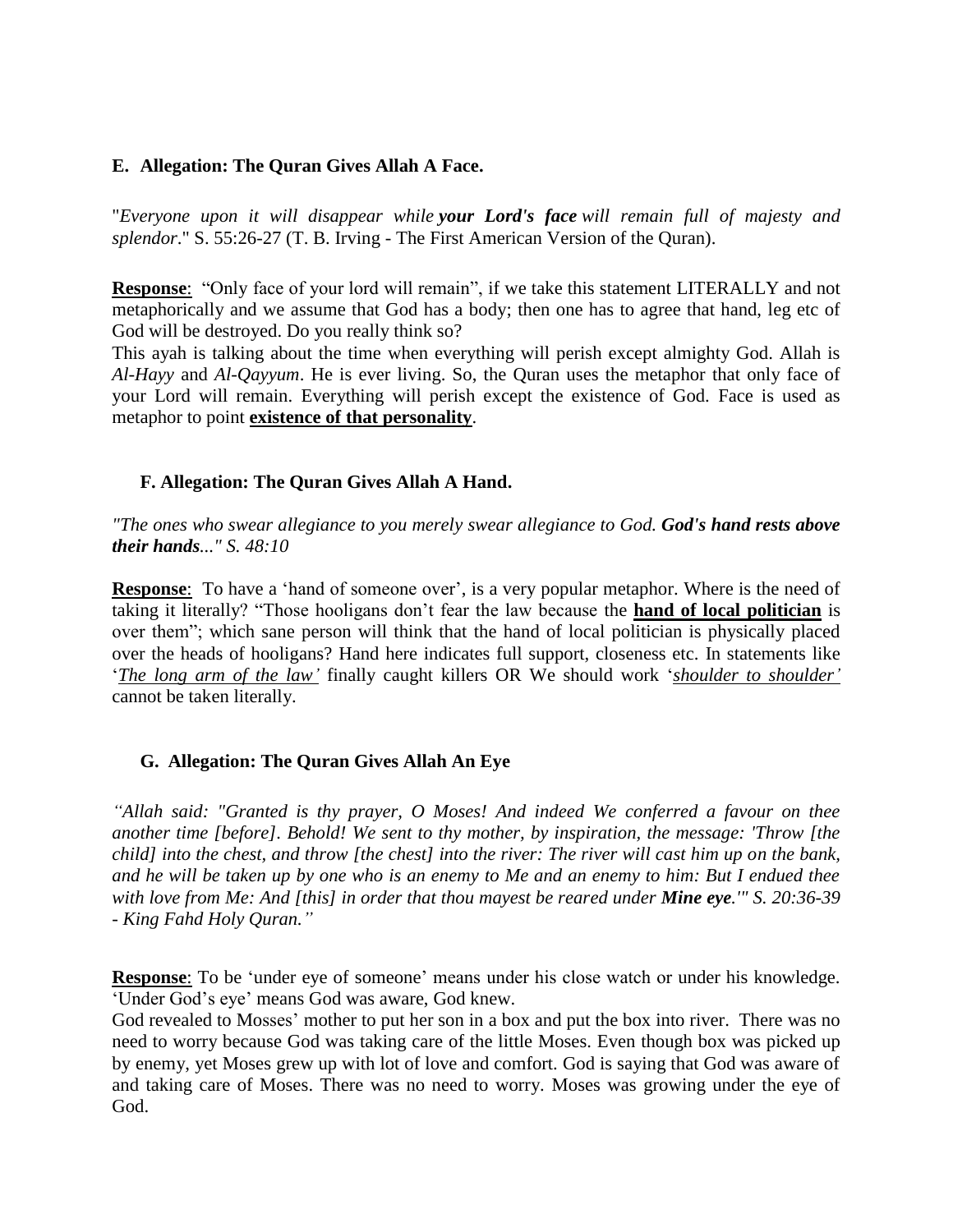**Turning a blind eye** is an idiom describing the ignoring of undesirable information.

*H.* **Allegation**: Quran says that Allah has shin. "*The Day that THE SHIN SHALL BE LAID BARE, and they shall be summoned to prostrate, but they shall not be able*" S. 68:42

**Response**: Its author's fancy. Where Quran is saying what author claims? Nowhere Ayah talks about Shin of Allah.

ٍق ْك َش ُف َعن َسا يُ َ يَ ْوم ....

"The Day that the shin shall be laid bare and they shall be summoned to bow in adoration…"

*Mufradat-Ul-Quran* : very famous dictionary of Quran authored by *Al-Raghib al-Isfahani*  explains the meaning of word "*Seen Waaw Qaf*" as "**It is an idiom in Arabic language that denotes intensity of fight or war**" [Mufradat-Ul-Quran , Volume 1, Page 543, urdu version]

The same can be seen in the following link:

[https://ia802706.us.archive.org/14/items/Mufradat-Ul-Quran-jadeedjild1/Mufradat-Ul-Quran](https://ia802706.us.archive.org/14/items/Mufradat-Ul-Quran-jadeedjild1/Mufradat-Ul-Quran-jadeedjild1.pdf)[jadeedjild1.pdf](https://ia802706.us.archive.org/14/items/Mufradat-Ul-Quran-jadeedjild1/Mufradat-Ul-Quran-jadeedjild1.pdf)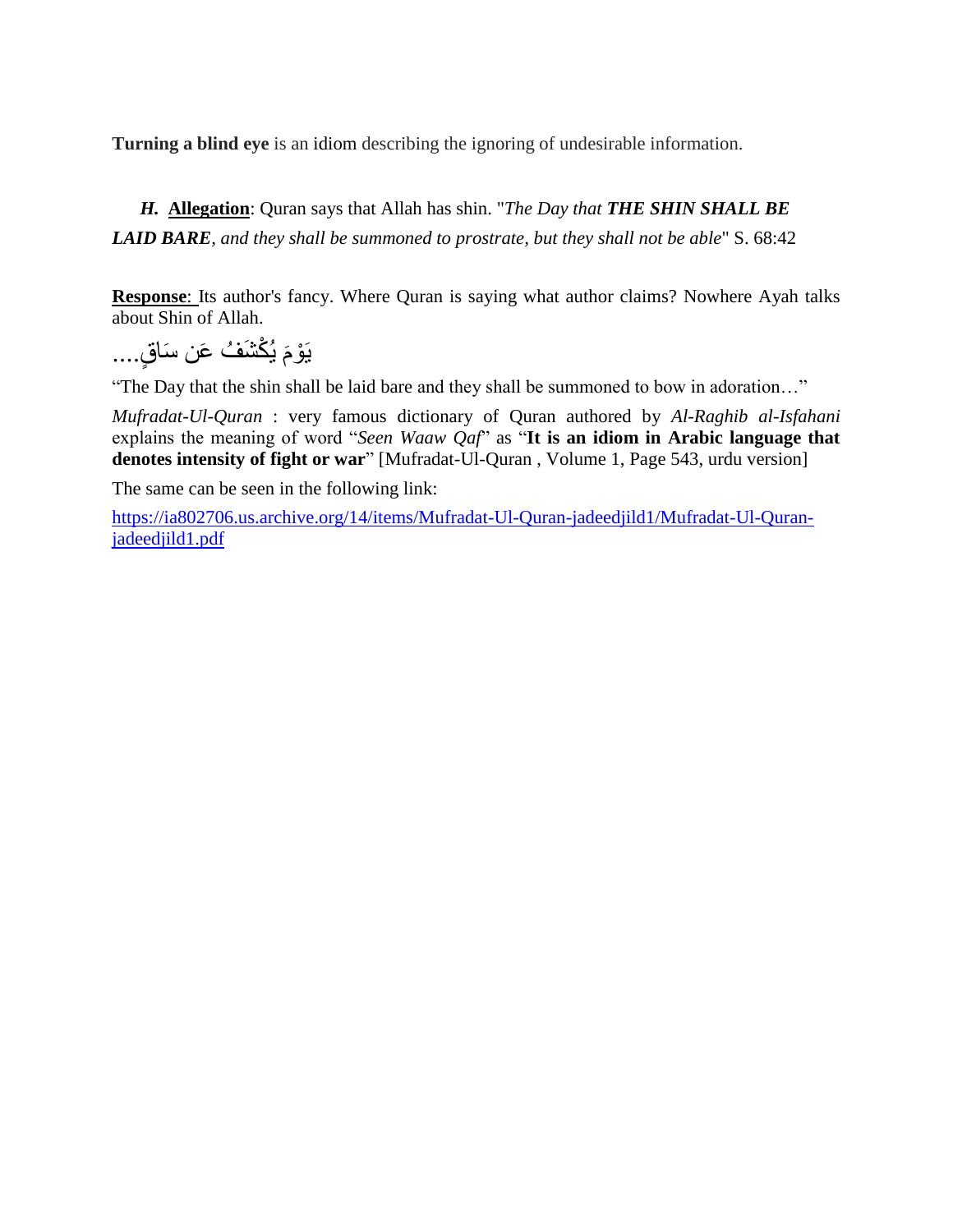< تَجِبْر مفردات القرآن-جلد1 ) محجج بحثة محص  $\left\langle 1.310 \right\rangle 1.43$ 

﴿ وَالْتَفَّتِ السَّاقُ بِالسَّاقِ﴾ (24\_٢٩) اور ينزل ے پنڈ کی لیٹ جائے گی۔ میں بعض نے کہا ہے کہ یہاں قبض روح کے وقت پیڈلیوں کالپٹنا مراد ہےاوربعض نے پیڈلیوں کا کفن میں لپیٹنا مرادلیا ہے اور ایک قول بیٹھی ہے کہ اُن کے لیٹینے سے مرادموت ہے کہ زندگی میں وہ اس کے بوجھ کواٹھا کر چلتی تھیں *لیکن م*وت کے بعدوہ اس بار کی تتحمل نہیں ہوتکیں گی لبھض نے کہاہے کہ ایک شدت کا دوسری شدت ہے لپٹنامرادےاسطرح آیت:﴿یَعومَ یُکْشَفُ عَنْ سَاق& (۲۸-۴۳)جس دن پنڈل ہے کپڑ الٹھادیا جائے گا۔ میں پنڈلی سے کپڑا اٹھاناصعوبت حال سے کناری*ے۔اور یہ* کَشَفَتِ الْحَرْبُ عَنْ سَاقِ<del>ھَا ک</del>ے محاورہ سے ماخوذ ہے جس کے معنیٰ لڑائی کے تخت ہوجانے کے ہیں۔بعض نے اس کی اصل پہ بیان کی ہے کہ جب انٹی کے پیٹ میں بچہ رجاتا ہے تومُسزَ مِسو ٗ (جوانے دالا) اس کے رحم کے اندر ہاتھ ڈالٹا ہے اورات پنڈلیوں ہے پکڑ کرزور سے پاہرنگالٹا ہےاور یہ تحشف عَــــــن الہ ؓاق کےاصل معنیٰ ہیں پھر ہر ہولناک امر کے متعلق ہیے محاورہ استعال ہونے لگا ہےنو پیہاں بھی شدت حال ہے کناپہ ہےاورآیت ﴿فَاسْتَهُويٰ عَسْلَىٰ سُوْقِهِ﴾ (٣٨\_٢٩)اور مُجرايي نال پرسیدھی کھڑی ہوگئی۔ میں بعض نے کہاہے کہ مٹسوف میسائی کی جمع ہے كَا بَةٌ كَيْ جَمْعٍ نُوْبٌ اور فَسَارَةٌ كَي جَمْ فُوْرٌ أَنْيَ سِبَادِر ای طرح آیت: ﴿فَطَفِقَ مَسْحًا بِالسُّوْقِ وَالْاَعْنَاقِ﴾ (٣٣\_٣٣)

جب رہنمایےنثان راستوں پرسوگھ سوگھ کرچلے۔ اَلِسُّه دَافُ: ادنٹوں کےایک مرض کا نام ہےجس کی وجہ سے وہ مرنے کے قریب ہوجاتے ہیں اور اس سے موت کی بوسوگھ لیتے ہیں یا موت ان کوسوگھ لیتی ہےاور یا اس لئے کہ اس سے جلدی ہی ان کی موت آ جاتی ہے۔

(الله لوفى) سَوْقُ الْإِبِلِ: كے معنیٰ اونٹ کو ہنکانے اور چلانے کے بِن بِهِ سُهِقْنُهُ (ن) كامصدر ہےاوراِنْسَاق (انفعال) کے معنی ہنکانے کے بعد چل یڑنے کے ہیں۔ ان جانوروں کو جو ہنگائے جاتے ہیں، سَیّٹ قَدَّ کہاجاتا ہے۔ ادرعورت کومہرادا کرنے کے لئے میں قَفتُ الْمَعَفِّرَ إِلَيَ الْمَدْأَةِ كامحادره استعال ہوتا ہے اس لئے کہ عرب حق مہر میں (عام طور پر )اونٹ دیا کرتے تھے۔اورآیت: ﴿ إِلَيٰ رَبِّكَ يَوْمَئِذٍ لِالْمَسَاقُ﴾ (20.4%) مُن ساق ۔<br>کے معنیٰ یروردگار کی طرف چلنا کے <del>ہیں جیسا</del> کہ آیت: ﴿ إِنَّ إِلَى رَبِّكَ الْمُنْتَهِىِ ﴾ (٣٢. ٣٢) مِن بِيعِي حمہیں اپنے پروردگار کے پاس پہنچناہے۔ اوراً بت:﴿مَعَهَا سَائِقٌ وَشَهِيْدٌ﴾ (٥٠-٢١) ال کے ساتھ چلانے والا ہوگا اور ایک(اس کے عملوں کی) گواہی <u>د سنے والا</u>۔ میں میسانق ہے وہ فرشتہ مراد ہے جواسے چلا کر حساب کے لئے پیش کرے گااور دوسرا فرشتہ شہید (بطور گواہ) کے اس کے ساتھ ہوگا جواس کے حق میں یا اس کے خلاف گواہی دے گابعض نے کہاہے کہ یہ آیت:﴿ حَسَنَ أَیْفَ ا يُسَاقُونَ إِلَى الْمَوْتِ ﴾ (٨-٦) كوياموت كى طرف دھکیلے جاتے ہیں۔ کے ہم معنی ہےاورآیت: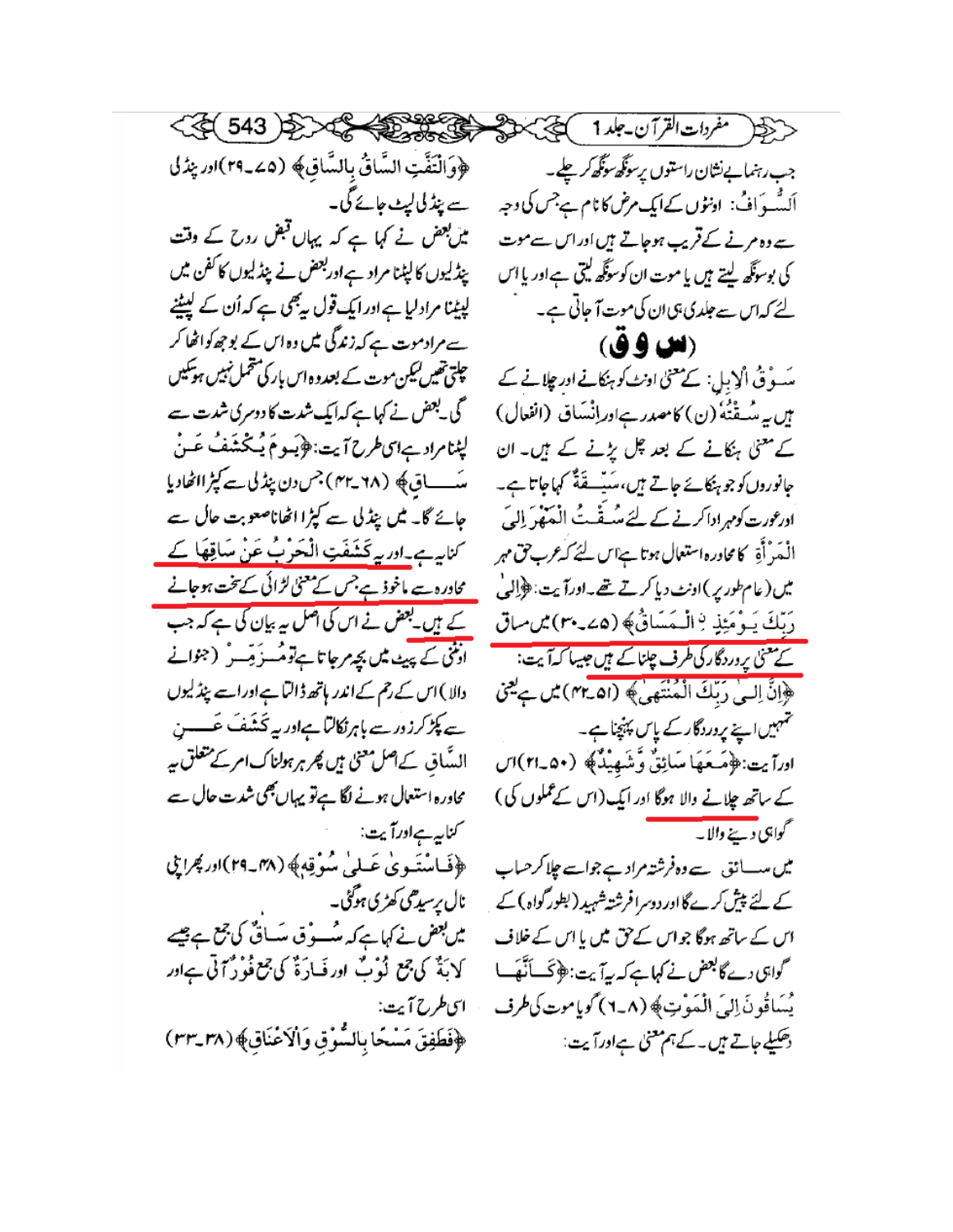#### **I. Allegation: The Quran Attributes 'Movement' To Allah**

"*Nay! When the earth is pounded by power, AND YOUR LORD COMES, and His angels, rank upon rank, and Hell, that Day, is brought face to face - On that Day will man remember, but how will that remembrance profit him?*" Quran 89:21-23. Allegation: Quran talks about physical movement of Allah!

**Response**: Read the complete Surah / chapter. It's talking about the Day of Judgment.

Quran 89:21 - *Nay! When the earth is pounded to powder* [talks about the judgment day] ا 89:22- Quran َصف ا ُك َصف َملَ ُّ َك َوال َء َرب جاَ وَ *And your Lord comes with the angels in rows.* ًّ ًّ ْ

Word "*JaaA*" – which is translated as "comes" is explained below:

1. *Mufradat-Ul-Quran* : very famous dictionary of Quran authored by *Al-Raghib al-Isfahani* explains the meaning of word  $(\frac{1}{2}, \frac{1}{2})$  - "coming of Allah: means coming of command of Allah. This was the understanding of Hazrat Ibn Abbas too. Refer to the snapshot below:

Home Tools kitabosunnat.com- $\odot$   $\mathbb{R}$ Sign In سمبیں میری آئیتیں تیرے پاس<sup>پہنچ</sup> کی تھیں۔ **B** Export PDF  $(s \mathcal{S})$  $\widehat{\phantom{m}}$ ادرآيت ﴿ فَقَدْ جَا وُّوْا ظُلْماً وَّزُوْرًا﴾ (٣٤٥) ¢ جَاءَ(ض) جيئَةً وَمَجِينًاْ: بِهِ الْإِنْبَانِ کَيْهَم **Adobe Export PDF** 0) onvert PDF Files to Wo<br>Excel Online کے معنیٰ یہ ہیں کہ انہوں نے یہ بات کہہ کرظلم اورحجعوٹ کا معنی ہے جس کے معنی آتا کے ہ<sub>ی</sub>ں بلیکن م<sup>ق</sup>سجہ <sub>ی</sub>ءَ کالفظ قصد کیا ہے اور حد سے تجاوز کیا ہے، تو پیہاں پرظلم اور زور اتیان ہے زیادہ عام ہے کیونکہ اِتّیان کالفظ غاص کرکسی کے تعلق مَجہ ، کالفظ استعال کرنا ایسے ہی ہے جیساان چز کے بسہولت آنے پر بولا جاتا ہے نیز اِنیسان کے معنی <u>کے م</u>تعلق أنقَصْد کالفظ استعال ہوتا ہے۔ کسی کام کا مقصد ادر ارادہ کرنا بھی آ جاتے ہیں گواس کا ﴿إِذْ جَآءُ وَكُمْ مِنْ فَوْقِكُمْ وَمِنِ ٱسْفَلَ مِنْكُمْ﴾ ment Language English (U.S.) Chang (۱۰ ـ ۱۰) جب وہ تہمارے ادبرادریعچے کی طرف ہے تم لىكين مَسجسيٌّ كالفظ اس دقت بولا جائے گا جب وہ كام Convert واقعہ میں ُعاصل بھی ہو چکاہو نیز جَآءَ کے معنیٰ مطلق کسی کُ اوراً يت كريمه: ﴿ وَجَسآءَ رَبُّكَ وَالْـمَسلَكُ صَف!ّ Create PDF صَفایکی (۱۳٫۸۹)میں یروردگار کے آنے سے اس کے چز کی آید کے ہوتے ہیں،خواہ د ہ آید بالذات ہویا بالامر Edit PDF ادر پھر بہ لفظ اعمان واعراض دونوں کے متعلق استعمال ہوتا تھم کا آ جانا مراد ہے۔ یہی تول حضرت ابن عباس <sub>فنافٹن</sub>و کا  $\odot$  Commen ہے ۔اوراس فمخص کے لئے بھی بولا جاتا ہے جوکسی حکمہ، ہےادر یہ معنیٰ آیت ﴿فَلَيْهَا جِبَاءَ هُمِ الْحِقَّ﴾ یں لیے سرگیز کے لیے

2. The verb's triliteral root is *jīm yā hamza* (أبو جي أ) is found 278 times in 262 ayah of Quran. Almost all of time this word is used in the context of:

 "coming of the truth", "coming of clear signs of God", "coming of messenger", "coming of knowledge", "coming of the hour", "coming of death", "coming of guidance", "coming of victory", "coming of fixed time", "coming of instructions from God", "coming of warning". None of them indicate "physical movement".

Have a look at few such instances:

لَّةَ الْمَوا الْآنَ <del>جِنْتَ</del> بِالْحَقِّ They said: "Now you have <u>brought</u> the truth." 2:71 ْ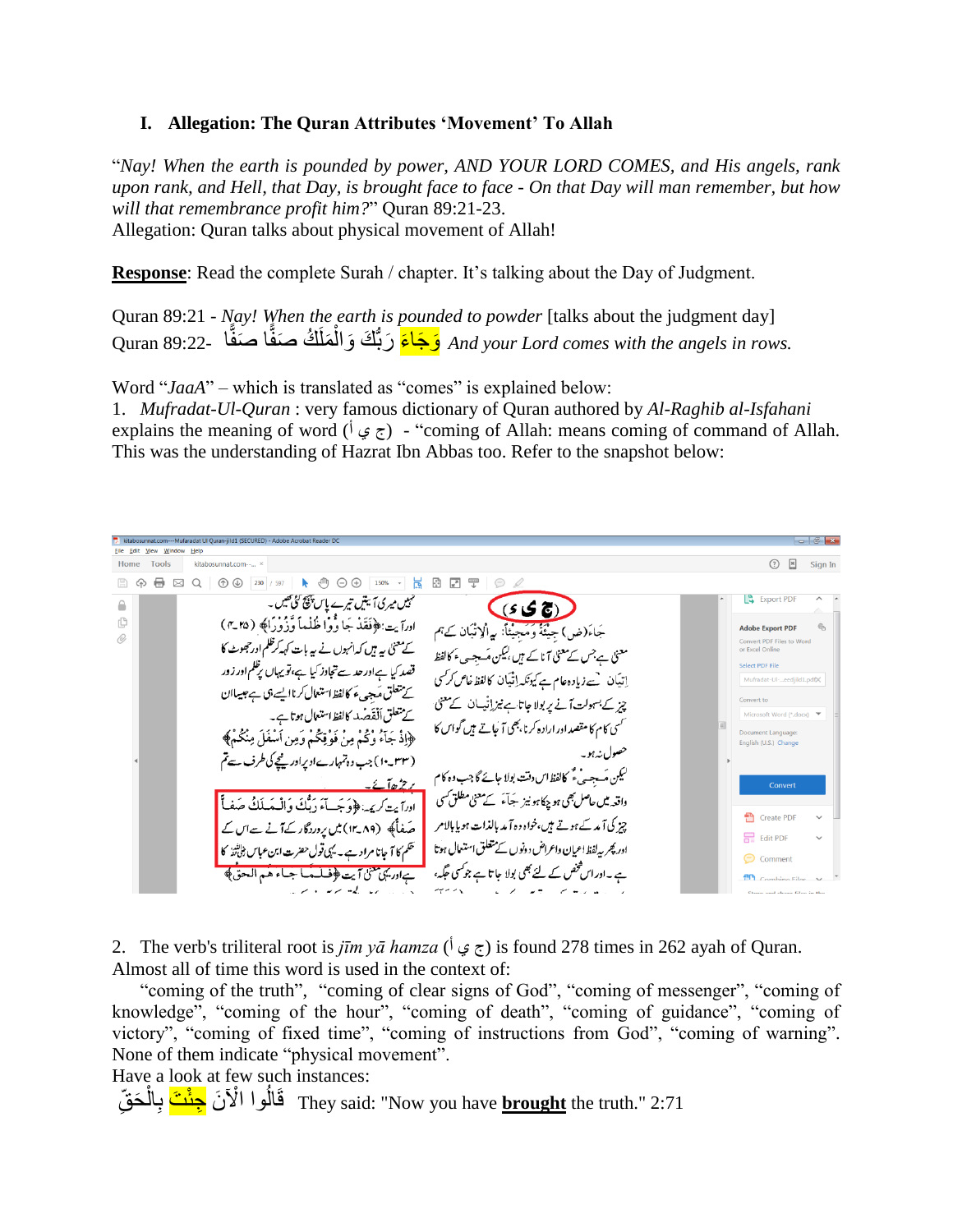َء ُكْم َر ُسو ل َجا **comes** to you a messenger 2:87 جَاعَهُم هَّـا ۖ عَرَفُو Nhen there <u>comes</u> to them that which they (should) have recognized, 2:89 after the knowledge which hath <mark>reached</mark> thee 2:120 جَاعَ<mark>كَ</mark> مِنَ الْمِطْمِ ْ ْ نَا ُت بَي ُهُم ال َءتْ َجا ماَ When clear signs [of Allah] **come** 2:213,253 3:86,105,184 4:153 5:110 ِ ْ 6:157 7:73,85,105 10:74 11:53 20:72

# The Hour <u>reaches</u> them السَّاعَةُ <mark>جَاءَتْهُمُ</mark> 6:31

Additionally, this word "*JaaA*" is used for:

- Death **COMES** to you [Quran 6:61]
- [Quran 6:91] <mark>جَاءَ</mark> بِهِ مُوسَىٰ نُورًا وَ هُدًى Moses <mark>brought</mark> a light and guidance to man <
- **Example 2** Coming *l* reaching of a fixed time [Quran 7:34]
- **Coming** of victory [Quran 8:19]
- **Example 3** Coming of instructions from God [Quran 10:57]

It is clear in above instances that the word under discussion is not related to physical movement, but presence of something.

3. Only a few times it's used in context of human being or living entities. In those instances it talks about someone whose presence is being described, one who is under discussion, one who is the subject. For example: we say, "here comes Mr XYZ". That does not mean that Mr. XYZ has walked or travelled or ran and reached.

وَ عُرِ ضُوا عَلَىٰ رَبِّكَ صَفًّا لَّقَدْ <mark>جِئْتُمُونَـا</mark> كَمَا خَلَقْنَاكُمْ أَوَّلَ مَرَّةٍ ۚ بَلْ زَعَمْتُمْ أَلَّن نَّجْعَلَ لَكُم مَّوْ عِدًا َ أ َّ ًّ ِ ֧֖֖֖֖֖֖֖֧֚֚֚֚֚֚֚֚֚֚֚֟<u>֚</u>

*And they will be marshaled before your Lord in ranks, (with the announcement), "Now have ye come to Us (bare) as We created you first: aye, ye thought We shall not fulfil the appointment made to you to meet (Us)!*": Quran 18: 48

This ayah uses word "*JaaA*" for human being. Ayah is talking about judgment day. People will be "brought" before Almighty God. This signifies that people will be answerable to Almighty God on the judgment day.

Similarly, at other places where Quran uses this word in context with human beings then other word is used to describe physical movement. For example:

- mīm shīn yā (ي ش م = (**walking** is used along with "*JaaA*"
- yasA = **running** is used along with "*JaaA*"
- 4. Interestingly, there is one Ayah in Quran that has almost similar description as described in the ayah under discussion (89:22).

y rophets and the witnesses will be brought forward .." 39:69 ..." <u>وَجِي</u>ءَ بِالنَّبِيِّينَ وَالشَّهَدَاءِ ِ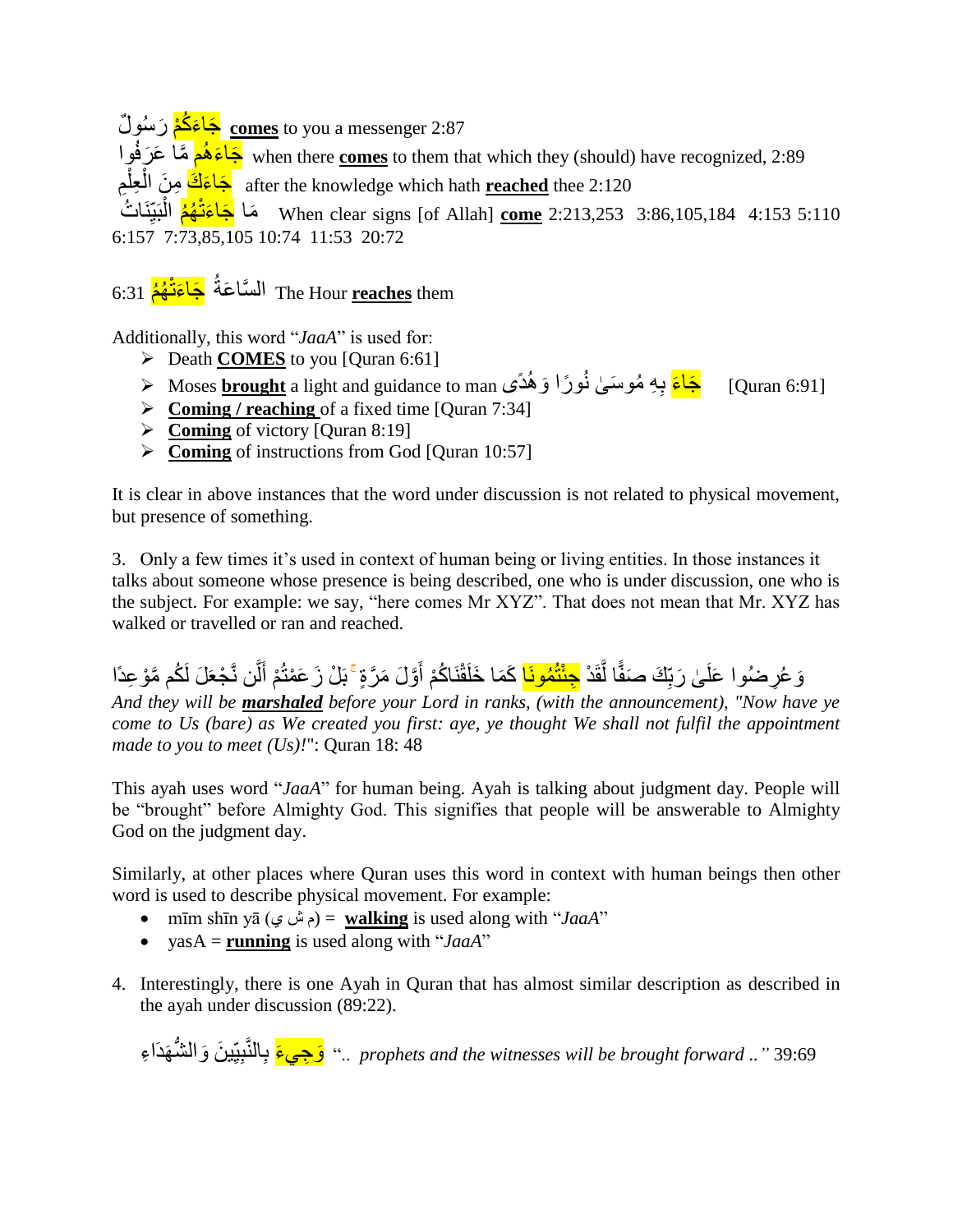Ayah 39:69 is talking about the Day of Judgment. It uses the word "*JaaA*" [coming of] for Prophets and witnesses. We don't say that this ayah means that Prophets and witnesses [witnesses can include non-human beings also] will "physically" move, rather we mean that they will be present, they will be under discussion.

89:22 is the ayah under discussion. It is talking about the Day of Judgment. It uses the word "*JaaA*" [coming of] for Allah and angels. There is no point in thinking that Allah will physically move and then come.

5. Last but not the least: The very next ayah also uses word "*JaaA*" for hell.

Quran 89:23 َ م ِ َج َهن َو ِجي َء يَ ْو َمئِ ٍذ ب ام<br>ا

"*And Hell will be brought near that Day. On that Day will man remember, but how will that remembrance (then) avail him?*"

No one understands that hell will be physically moved when it is said that hell will be "brought". It simply means that hell will, with all its horrors, become evident and clear to view.

# **J. Bible has numerous metaphors in context of God.**

Have a glimpse:

A. Surely the **arm of the LORD** is not too short to save, nor his ear too dull to hear. (Isaiah 59:1)

B. After the Lord Jesus had spoken to them, he was taken up into heaven and he sat at the right hand of God. (Mark 16:19)

C. God does something like human being: In Genesis alone; God creates ( 1:1 ), moves ( 1:2 ), speaks ( 1:3 ), sees ( 1:4 ), divides ( 1:4 ), places ( 1:17 ), blesses ( 1:22 ), plants ( 2:8 ), walks ( 3:8 ), shuts ( 7:16 ), smells ( 8:21 ), descends ( 11:5 ), scatters ( 11:8 ), hears ( 21:17 ), tests ( 22:1 ), and judges ( 30:6 ).

D. God redeems Israel from Egyptian bondage with an **outstretched arm** (Exodus 6:6). Moses and his companions see God, and they **eat and drink with him** (Exodus  $24:10-11$ ). Other texts refer to the **back**, face, mouth, lips, ears, eyes, hand, and finger of God. The expression, "the Lord's anger burned" (Exodus 4:14) is interesting. A literal translation of the Hebrew is "the nose of the Lord burned."

The Vedas, the Quran and the Bible all contain lots of metaphors. Refer to our book "*Metaphors in Veda, Bible and Quran*" for details.

# **K. Conclusion**

1. Almighty God or Allah is beyond any likeness, beyond comprehension.